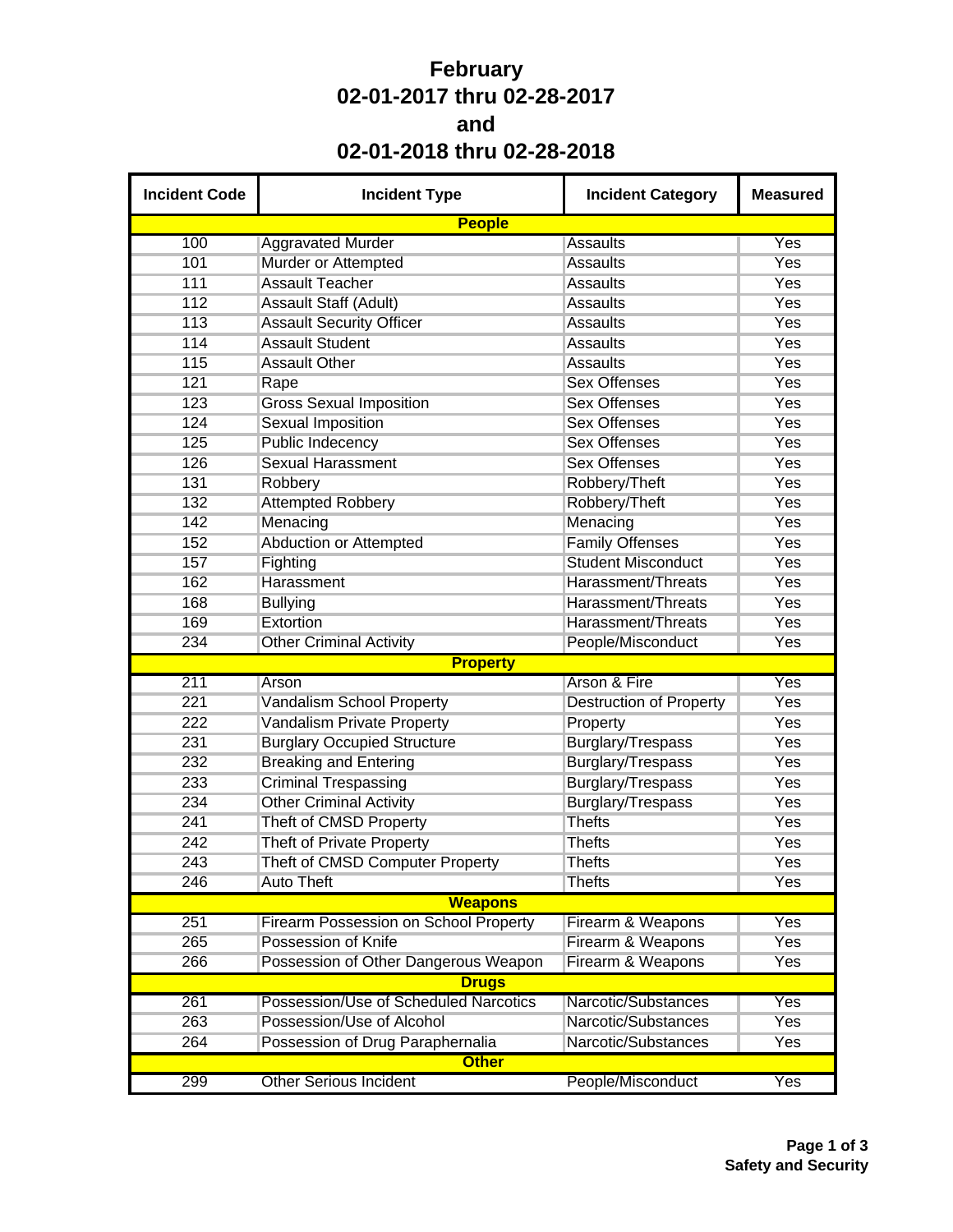|                                              |                      |        |          |         |       |       | <b>Safety and Security Monthly Summary - February</b> |                                              |        |          |                      |                     |                 |                      |                                              |        |          |         |       |       |
|----------------------------------------------|----------------------|--------|----------|---------|-------|-------|-------------------------------------------------------|----------------------------------------------|--------|----------|----------------------|---------------------|-----------------|----------------------|----------------------------------------------|--------|----------|---------|-------|-------|
| <b>High School</b>                           |                      |        |          | K8      |       |       |                                                       |                                              |        |          | <b>Monthly Total</b> |                     |                 |                      |                                              |        |          |         |       |       |
|                                              | <b>All Incidents</b> |        |          |         |       |       |                                                       | <b>All Incidents</b>                         |        |          |                      |                     |                 | <b>All Incidents</b> |                                              |        |          |         |       |       |
| Feb 16-17                                    |                      |        |          | 60      |       |       | Feb 16-17                                             |                                              |        |          | 81                   |                     |                 |                      | Feb 16-17 (Monthly)                          |        |          | 141     |       |       |
| Feb 17-18                                    |                      |        |          | 58      |       |       | Feb 17-18                                             |                                              | 112    |          |                      | Feb 17-18 (Monthly) |                 |                      | 170                                          |        |          |         |       |       |
| Change                                       |                      |        |          | $-3%$   |       |       | Change                                                |                                              |        |          | 38%                  |                     |                 |                      | Change                                       |        |          | 21%     |       |       |
| <b>Quantity - Measured Serious Incidents</b> |                      |        |          |         |       |       |                                                       | <b>Quantity - Measured Serious Incidents</b> |        |          |                      |                     |                 |                      | <b>Quantity - Measured Serious Incidents</b> |        |          |         |       |       |
|                                              |                      | People | Property | Weapons | Drugs | Other |                                                       |                                              | People | Property | Weapons              | Drugs               | Other           |                      |                                              | People | Property | Weapons | Drugs | Other |
| Feb 16-17                                    |                      | 20     | 13       | 8       | 13    | 6     | Feb 16-17                                             |                                              | 55     | 10       | 6                    | 3                   |                 |                      | Feb 16-17 (Monthly)                          | 75     | 23       | 14      | 16    | 13    |
| Feb 17-18                                    |                      | 25     | 51       | 12      | 15    |       | Feb 17-18                                             |                                              | 74     | 61       | 10 <sup>1</sup>      | 9                   | 13 <sub>1</sub> |                      | Feb 17-18 (Monthly)                          | 99     | 11       | 22      | 24    | 14    |



|          | <b>Measured Serious Incident</b><br>K-8 Schools Monthly Trend Analysis |           |     |           |  |  |  |  |  |  |  |
|----------|------------------------------------------------------------------------|-----------|-----|-----------|--|--|--|--|--|--|--|
| 160      |                                                                        |           |     |           |  |  |  |  |  |  |  |
| 120      |                                                                        |           |     |           |  |  |  |  |  |  |  |
| 80       |                                                                        |           | 112 |           |  |  |  |  |  |  |  |
|          |                                                                        | 81        |     |           |  |  |  |  |  |  |  |
| 40       |                                                                        |           |     |           |  |  |  |  |  |  |  |
| $\Omega$ |                                                                        | Feb 16-17 |     | Feb 17-18 |  |  |  |  |  |  |  |

| <b>MONTALY LOTAL</b>                         |        |          |         |       |       |  |  |  |  |  |  |
|----------------------------------------------|--------|----------|---------|-------|-------|--|--|--|--|--|--|
| <b>All Incidents</b>                         |        |          |         |       |       |  |  |  |  |  |  |
| Feb 16-17 (Monthly)                          |        |          | 141     |       |       |  |  |  |  |  |  |
| Feb 17-18 (Monthly)                          |        |          | 170     |       |       |  |  |  |  |  |  |
| Change                                       |        | 21%      |         |       |       |  |  |  |  |  |  |
| <b>Quantity - Measured Serious Incidents</b> |        |          |         |       |       |  |  |  |  |  |  |
|                                              | People | Property | Weapons | Drugs | Other |  |  |  |  |  |  |
| Feb 16-17 (Monthly)                          | 75     | 23       | 14      | 16    | 13    |  |  |  |  |  |  |
| Feb 17-18 (Monthly)                          | 99     | 11       | 22      | 24    | 14    |  |  |  |  |  |  |